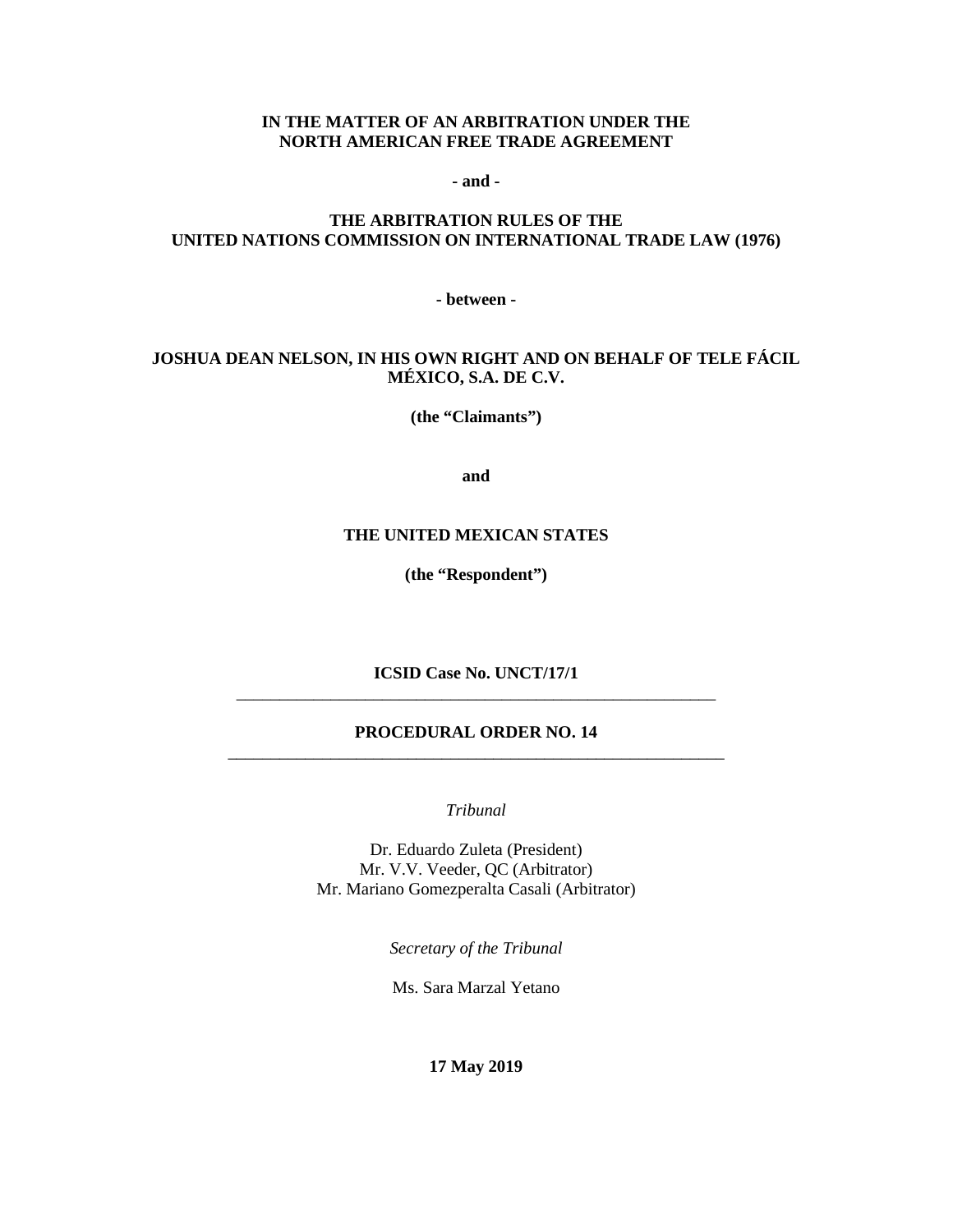### **I. Procedural history**

- 1. The hearing in the present arbitration took place from 22 April 2019 to 26 April 2019 (the "April Hearing").
- 2. On 26 April 2019, the last day of the April Hearing, the Parties were invited by the Tribunal to discuss and seek an agreement on (a) the sequence and timing of the Post-Hearing Briefs; and (b) whether additional submissions on the consequences of the withdrawal of Mr. Jorge Luis Blanco from this arbitration (the "Blanco Withdrawal") were required and, if so, the sequence and timing thereof.
- 3. The Parties agreed to one round of Post-Hearing Briefs and one round of submissions regarding the Blanco Withdrawal as follows:

| <b>Submission</b>                         | <b>Party</b>                             | <b>Due Date</b> |
|-------------------------------------------|------------------------------------------|-----------------|
| Submission on the Blanco Respondent       |                                          | 13 June 2019    |
| Withdrawal                                |                                          |                 |
| Post-Hearing Briefs                       | Claimant and Respondent   15 August 2019 |                 |
| Reply to the Submission on the   Claimant |                                          | 15 August 2019  |
| <b>Blanco Withdrawal</b>                  |                                          |                 |

4. The Parties, however, did not agree on the scope of the submission regarding the Blanco Withdrawal. Respondent intends to address: (a) whether the transfer of the shares to Mr. Joshua Dean Nelson dated 29 March 2016 is valid in light of the circumstances that resulted in the Blanco Withdrawal and the implications of the foregoing for this arbitration; and (2) whether *de facto* control suffices as a matter of law for purposes of NAFTA Article 1117 and whether Mr. Joshua Dean Nelson has *de facto* control of Tele Fácil México, S.A. de C.V. Claimant in turn considers that Respondent only needs to address the first issue because the second one has already been thoroughly briefed in this process.

# **II. The Tribunal's decision**

- 5. The Tribunal has carefully reviewed the Parties' submissions and considers that the issue on *de facto* control was addressed before the Blanco Withdrawal, under the assumption that Mr. Jorge Luis Blanco remained a claimant in this arbitration. The withdrawal of Mr. Jorge Luis Blanco was only reported by Claimant after Respondent's Rejoinder had been filed and shortly before the April Hearing. Therefore, the Tribunal will allow Respondent to address the two issues stated above.
- 6. Consequently, the Tribunal decides:
	- a. To approve the agreement of the Parties on Post-Hearing Briefs and submissions on the Blanco Withdrawal as reflected in paragraph 3 above.
	- b. The submissions on the Blanco Withdrawal shall refer to: (1) whether the transfer of shares of Tele Fácil México, S.A. de C.V. to Mr. Joshua Dean Nelson Nelson on 29 March 2016 is valid in light of the circumstances that resulted in the Blanco Withdrawal; and (2)